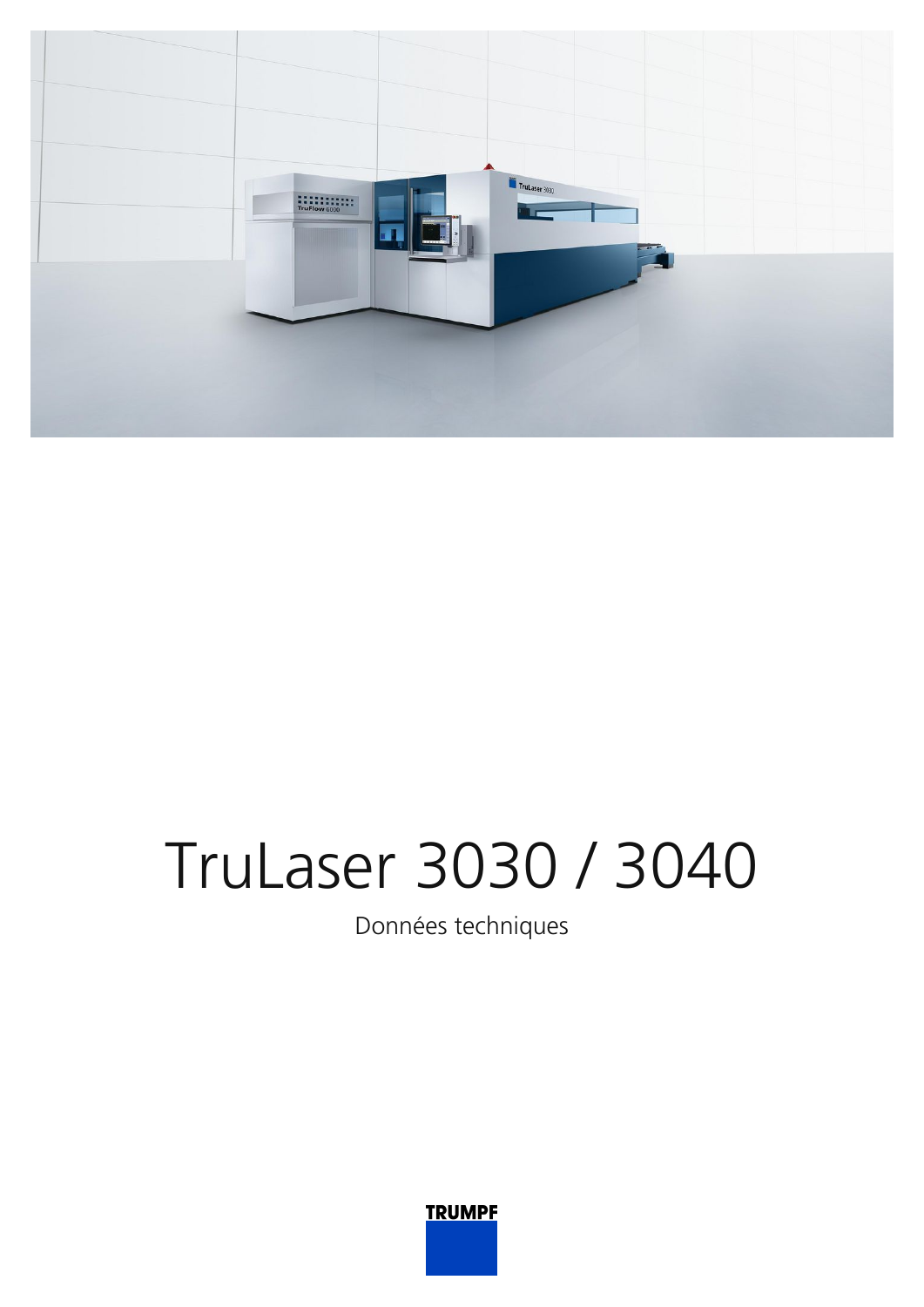|                                                                   | <b>TruLaser 3030</b> | <b>TruLaser 3040</b> |
|-------------------------------------------------------------------|----------------------|----------------------|
| <b>DIMENSIONS</b>                                                 |                      |                      |
| LONGUEUR                                                          | 9300 mm              | 12000 mm             |
| LARGEUR                                                           | 4700 mm              | 5300 mm              |
| <b>HAUTEUR</b>                                                    | 2200 mm              | 2200 mm              |
| <b>POIDS</b>                                                      |                      |                      |
| POIDS MACHINE DE BASE                                             | 10400 kg             | 15000 kg             |
| <b>VITESSE MAXIMALE</b>                                           |                      |                      |
| EN SIMULTANÉ                                                      | 140 m/min            | 140 m/min            |
| <b>CHAMP D'ACTION</b>                                             |                      |                      |
| AXE X                                                             | 3000 mm              | 4000 mm              |
| AXE Y                                                             | 1500 mm              | 2000 mm              |
| POIDS MAXIMAL DE LA PIÈCE<br>SANS CHANGEUR DE PALETTES<br>LOURDES | 900 kg               | 1700 kg              |
| DONNÉES SPÉCIFIQUES AU<br><b>LASER - TRUFLOW 2700</b>             |                      |                      |
| EPAISSEUR DE TÔLE MAX. ACIER<br>DE CONSTRUCTION                   |                      | 20 mm                |
| EPAISSEUR DE TÔLE MAX. ACIER<br>INOXYDABLE                        |                      | 12,7 mm              |
| EPAISSEUR DE TÔLE MAX.<br>ALUMINIUM                               |                      | 8 mm                 |
| DONNÉES SPÉCIFIQUES AU<br><b>LASER - TRUFLOW 4000</b>             |                      |                      |
| PUISS. LASER MAXI                                                 | 4000 W               | 4000 W               |
| EPAISSEUR DE TÔLE MAX. ACIER<br>DE CONSTRUCTION                   | 20 mm                | 20 mm                |
| EPAISSEUR DE TÔLE MAX. ACIER<br>INOXYDABLE                        | 15 mm                | 15 mm                |
| EPAISSEUR DE TÔLE MAX.<br>ALUMINIUM                               | $10 \, \text{mm}$    | 10 mm                |
| DONNÉES SPÉCIFIQUES AU<br><b>LASER - TRUFLOW 5000</b>             |                      |                      |
| PUISS. LASER MAXI                                                 | 5000 W               | 5000 W               |
| EPAISSEUR DE TÔLE MAX. ACIER<br>DE CONSTRUCTION                   | 25 mm                | 25 mm                |
| EPAISSEUR DE TÔLE MAX. ACIER<br>INOXYDABLE                        | 20 mm                | 20 mm                |
| EPAISSEUR DE TÔLE MAX.<br>ALUMINIUM                               | 12,7 mm              | 12,7 mm              |
| DONNÉES SPÉCIFIQUES AU<br><b>LASER - TRUFLOW 6000</b>             |                      |                      |
| PUISS. LASER MAXI                                                 | 6000 W               | 6000 W               |
| EPAISSEUR DE TÔLE MAX. ACIER<br>DE CONSTRUCTION                   | 25 mm                | 25 mm                |
| EPAISSEUR DE TÔLE MAX. ACIER<br>INOXYDABLE                        | 25 mm                | 25 mm                |
| EPAISSEUR DE TÔLE MAX.<br>ALUMINIUM                               | 16 mm                | 16 mm                |